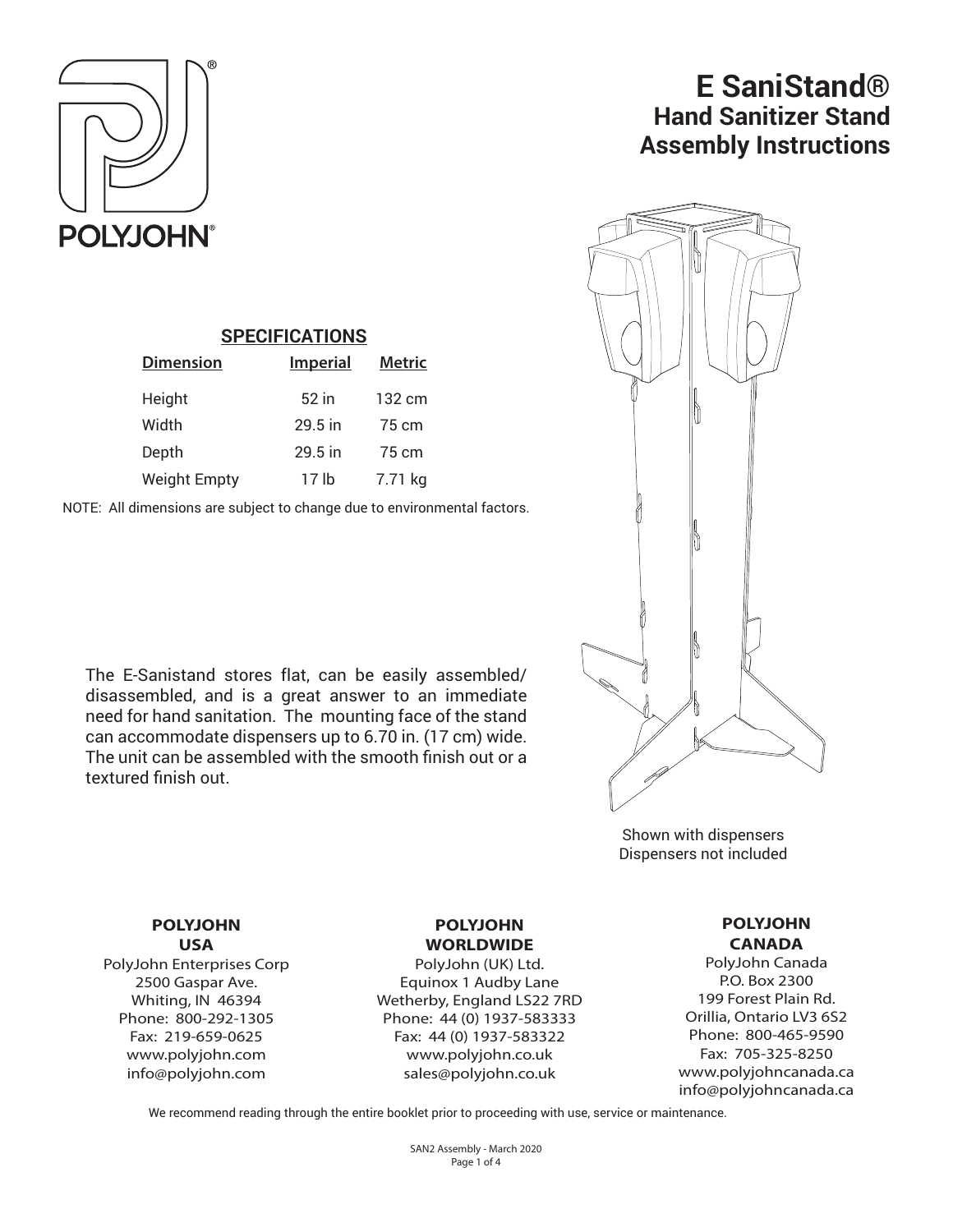## **Assembly Instructions**

**Step 1:** Insert the tabs of one panel into the slots of a second panel and slide down into place. Repeat this step for the remaining panels.





**Step 2:** For the final panel, You will need to twist the whole assembly to get the last tabs into the slots. To do this, place your foot or a piece of a 2 x 4 wood block under the panel with the tabs and push down on the panel with the slots. Place the bottom tab partially into the bottom slot but do not fully install it. This will hold the two panels into alignment and enable you to insert the remaining tabs into their corresponding slots. Once you have all the tabs inserted, you can 'pop' the tabs through the slots and the unit will fully engage.

SAN2 Assembly - March 2020 Page 2 of 4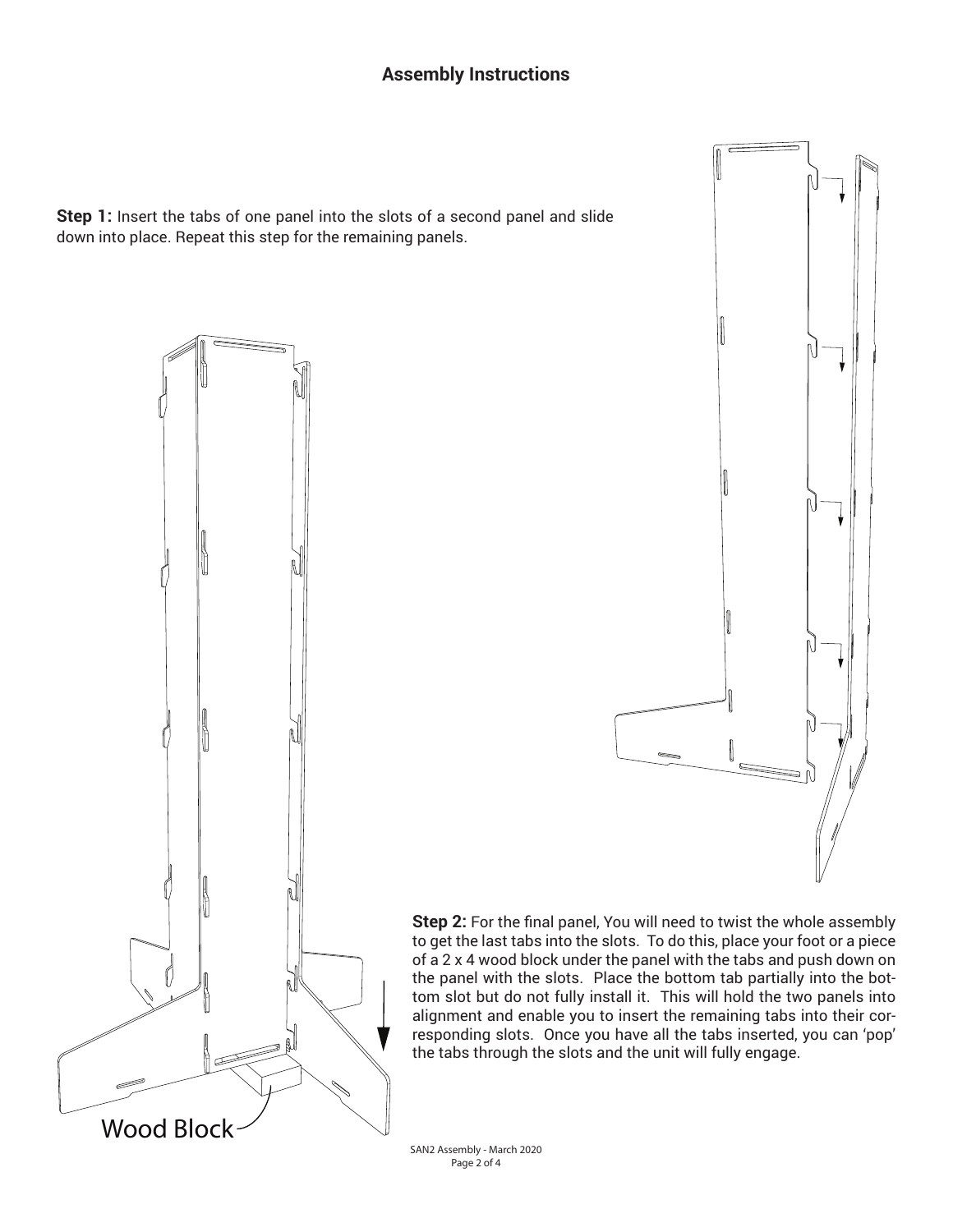### **Assembly Instructions Cont.**

**Step 3:** Slide the leg brace into the slots located at the bottom of the panels and insert the tabs into the corresponding slots. Pull the tab into the slots. Repeat this for the other leg brace. You will have to quide the second brace under the first brace and into the slot of the side panel.





**Step 4:** Turn the unit upside down and line up the pre-drilled holes in the two leg braces. Fasten into place using the supplied PC-000105 rivet. If you would like to make the unit more easily disassembled, you could drive a 5/16 -18 x 3/4" bolt or screw into the two holes.

**Step 5:** Stand the unit upright. If you want to add a ballast of some sort (sandbag, gallon jug(S) of water/sand), do that now by sliding the ballast down into the center of the Sani Stand.

**Step 6**: Install your dispensers following the manufacturer's recommended installation instructions.

**Step 7:** Insert the tab on the top panel into one of the slots at the top of one of the sides. Using a screwdriver or other tool to pry with, pry the opposite side out so that the tab will insert into the corresponding slot.



# **Assembly is complete**

SAN2 Assembly - March 2020 Page 3 of 4